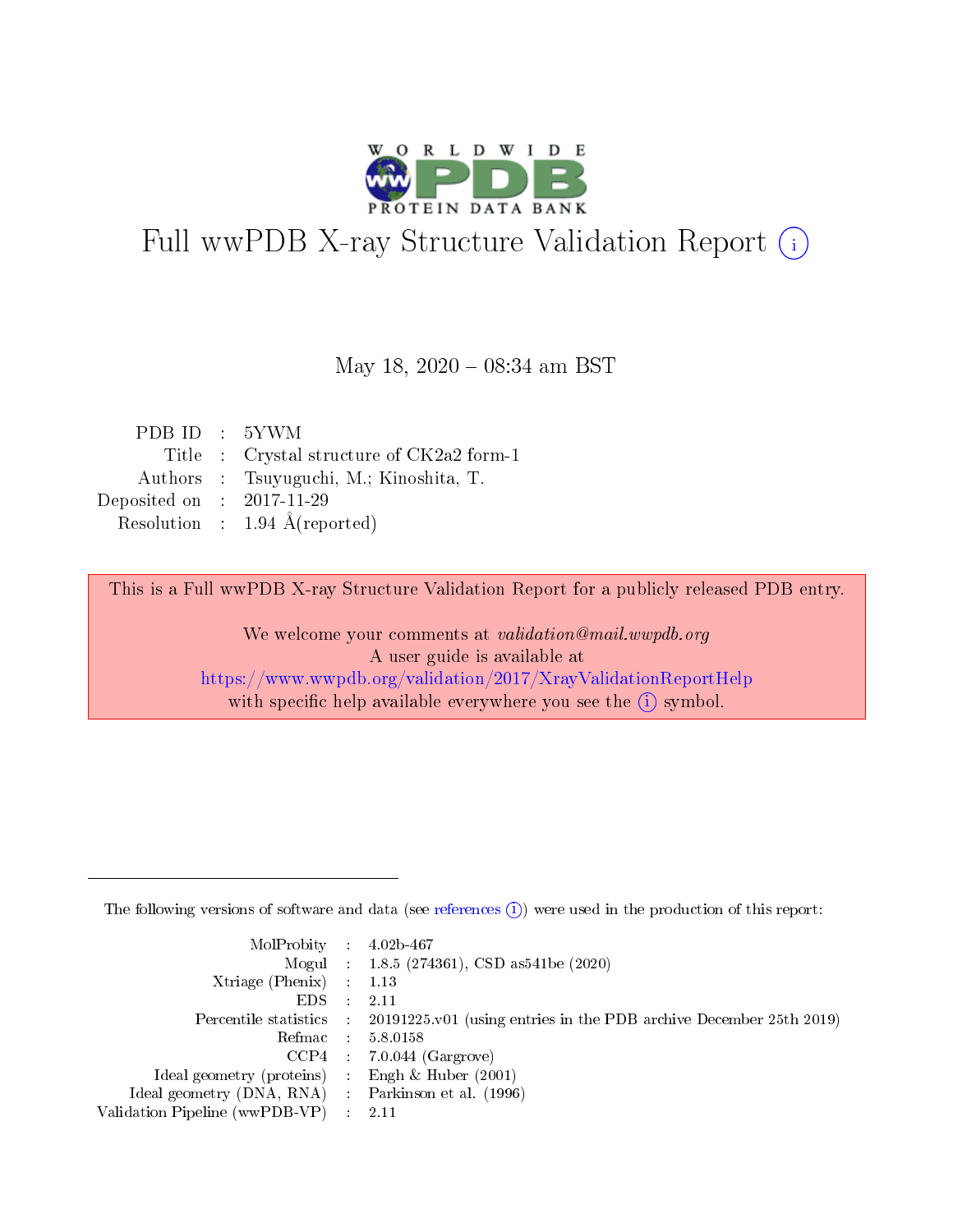# 1 [O](https://www.wwpdb.org/validation/2017/XrayValidationReportHelp#overall_quality)verall quality at a glance  $(i)$

The following experimental techniques were used to determine the structure: X-RAY DIFFRACTION

The reported resolution of this entry is 1.94 Å.

Percentile scores (ranging between 0-100) for global validation metrics of the entry are shown in the following graphic. The table shows the number of entries on which the scores are based.



| Metric                | Whole archive<br>$(\#\mathrm{Entries})$ | Similar resolution<br>$(\#\text{Entries}, \text{resolution range}(\textup{\AA}))$ |
|-----------------------|-----------------------------------------|-----------------------------------------------------------------------------------|
| $R_{free}$            | 130704                                  | $4310(1.96-1.92)$                                                                 |
| Clashscore            | 141614                                  | $1023(1.94-1.94)$                                                                 |
| Ramachandran outliers | 138981                                  | $1007(1.94-1.94)$                                                                 |
| Sidechain outliers    | 138945                                  | $1007(1.94-1.94)$                                                                 |
| RSRZ outliers         | 127900                                  | $4250(1.96-1.92)$                                                                 |

The table below summarises the geometric issues observed across the polymeric chains and their fit to the electron density. The red, orange, yellow and green segments on the lower bar indicate the fraction of residues that contain outliers for  $>=3, 2, 1$  and 0 types of geometric quality criteria respectively. A grey segment represents the fraction of residues that are not modelled. The numeric value for each fraction is indicated below the corresponding segment, with a dot representing fractions  $\epsilon=5\%$  The upper red bar (where present) indicates the fraction of residues that have poor fit to the electron density. The numeric value is given above the bar.

| Mol | $\cap$ hain | Length | Quality of chain |     |    |
|-----|-------------|--------|------------------|-----|----|
|     |             |        | 6%               |     |    |
|     |             | 339    | 77%              | 14% | 8% |

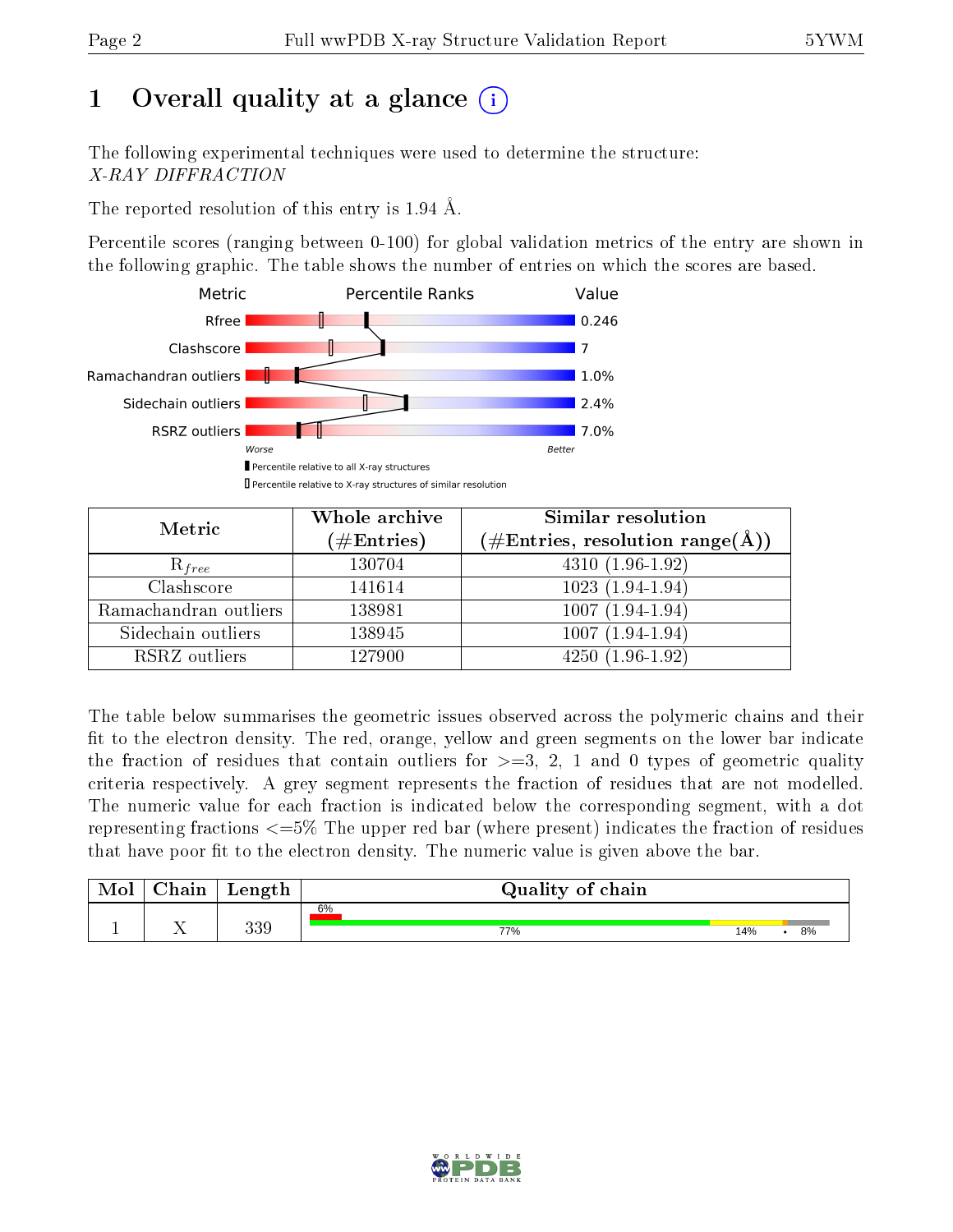# 2 Entry composition (i)

There are 4 unique types of molecules in this entry. The entry contains 2799 atoms, of which 0 are hydrogens and 0 are deuteriums.

In the tables below, the ZeroOcc column contains the number of atoms modelled with zero occupancy, the AltConf column contains the number of residues with at least one atom in alternate conformation and the Trace column contains the number of residues modelled with at most 2 atoms.

Molecule 1 is a protein called Casein kinase II subunit alpha'.

| Mol | Chain | Residues | Atoms               |      |     |     |   | $ZeroOcc \mid AltConf \mid$ | Trace |
|-----|-------|----------|---------------------|------|-----|-----|---|-----------------------------|-------|
|     |       | 313      | $\rm Total$<br>2638 | 1699 | 459 | 470 | ∼ |                             |       |

There are 5 discrepancies between the modelled and reference sequences:

| Chain |      | Residue   Modelled | Actual | Comment                     | Reference |
|-------|------|--------------------|--------|-----------------------------|-----------|
|       | -4   | GLY                |        | expression tag   UNP P19784 |           |
|       | -3   | PRO                |        | expression tag   UNP P19784 |           |
| X     | $-2$ | LEU                |        | expression tag   UNP P19784 |           |
| X     | $-1$ | GLY                |        | expression tag   UNP P19784 |           |
|       |      | SER.               |        | expression tag   UNP P19784 |           |

• Molecule 2 is SULFATE ION (three-letter code: SO4) (formula: O<sub>4</sub>S).



| Total O |  | $\text{Mol}$   Chain   Residues | Atoms |  | $ZeroOcc$   AltConf |
|---------|--|---------------------------------|-------|--|---------------------|
|         |  |                                 |       |  |                     |

 $\mathop{\rm grad}\limits_{{\tt b}\ {\tt w}} {\mathop{\rm vol}\limits_{{\tt b}\ {\tt w}}} \mathop{\rm e}\limits_{{\tt c}} {\mathop{\rm on}}\ \mathop{\rm next}\nolimits\ {\mathop{\rm page}} \dots$ 

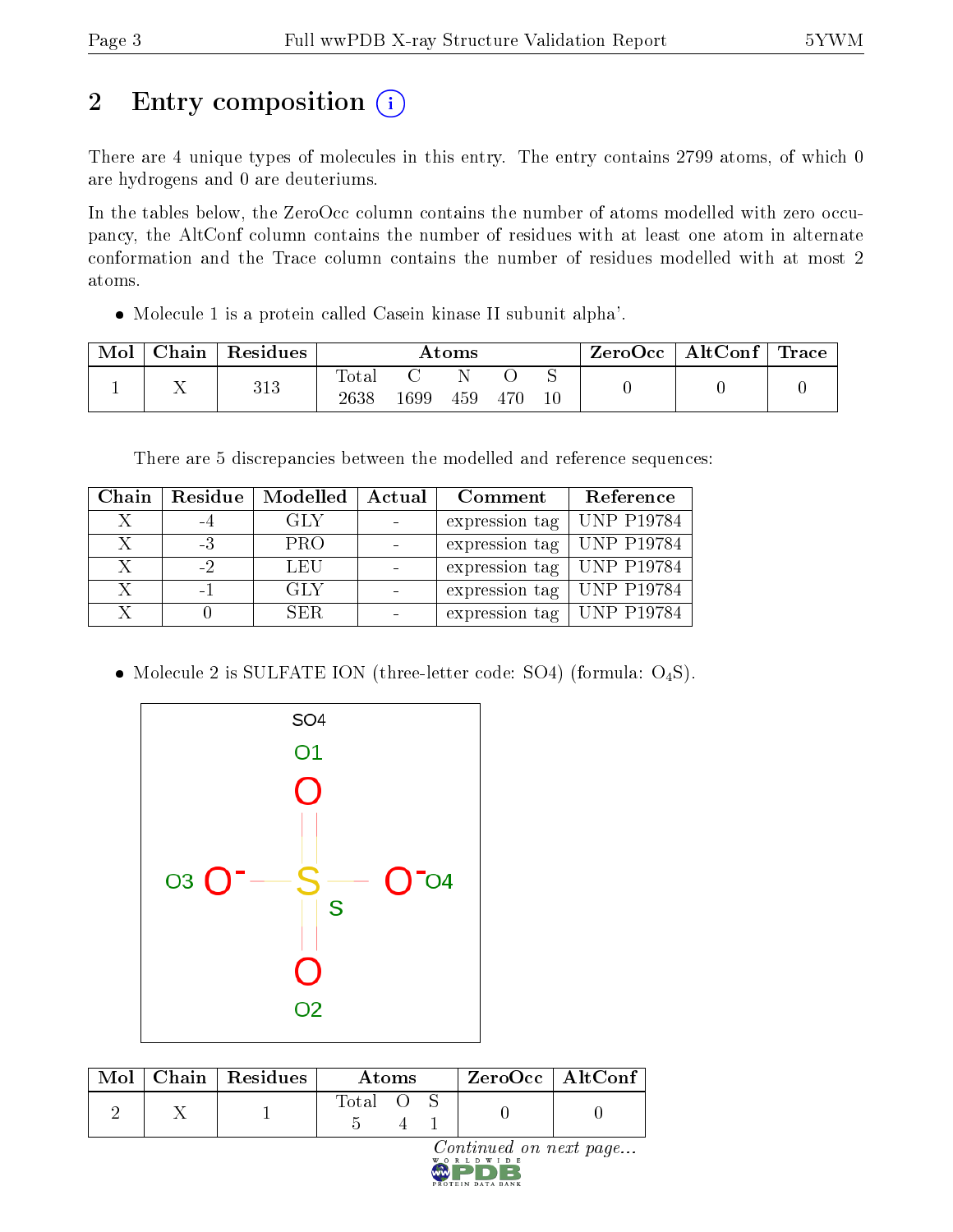Continued from previous page...

|  | $\text{Mol}$   Chain   Residues |       | Atoms |  | $ZeroOcc \mid AltConf \mid$ |
|--|---------------------------------|-------|-------|--|-----------------------------|
|  |                                 | Total |       |  |                             |

 $\bullet$  Molecule 3 is NICOTINIC ACID (three-letter code: NIO) (formula:  $\mathrm{C}_6\mathrm{H}_5\mathrm{NO_2}).$ 



|  | $Mol$   Chain   Residues | A toms      |  | $^+$ ZeroOcc   AltConf $_+$ |  |  |  |
|--|--------------------------|-------------|--|-----------------------------|--|--|--|
|  |                          | Total C N O |  |                             |  |  |  |

• Molecule 4 is water.

|  | $Mol$   Chain   Residues | Atoms                | ZeroOcc   AltConf |  |
|--|--------------------------|----------------------|-------------------|--|
|  | 142                      | Total<br>145<br>149. |                   |  |

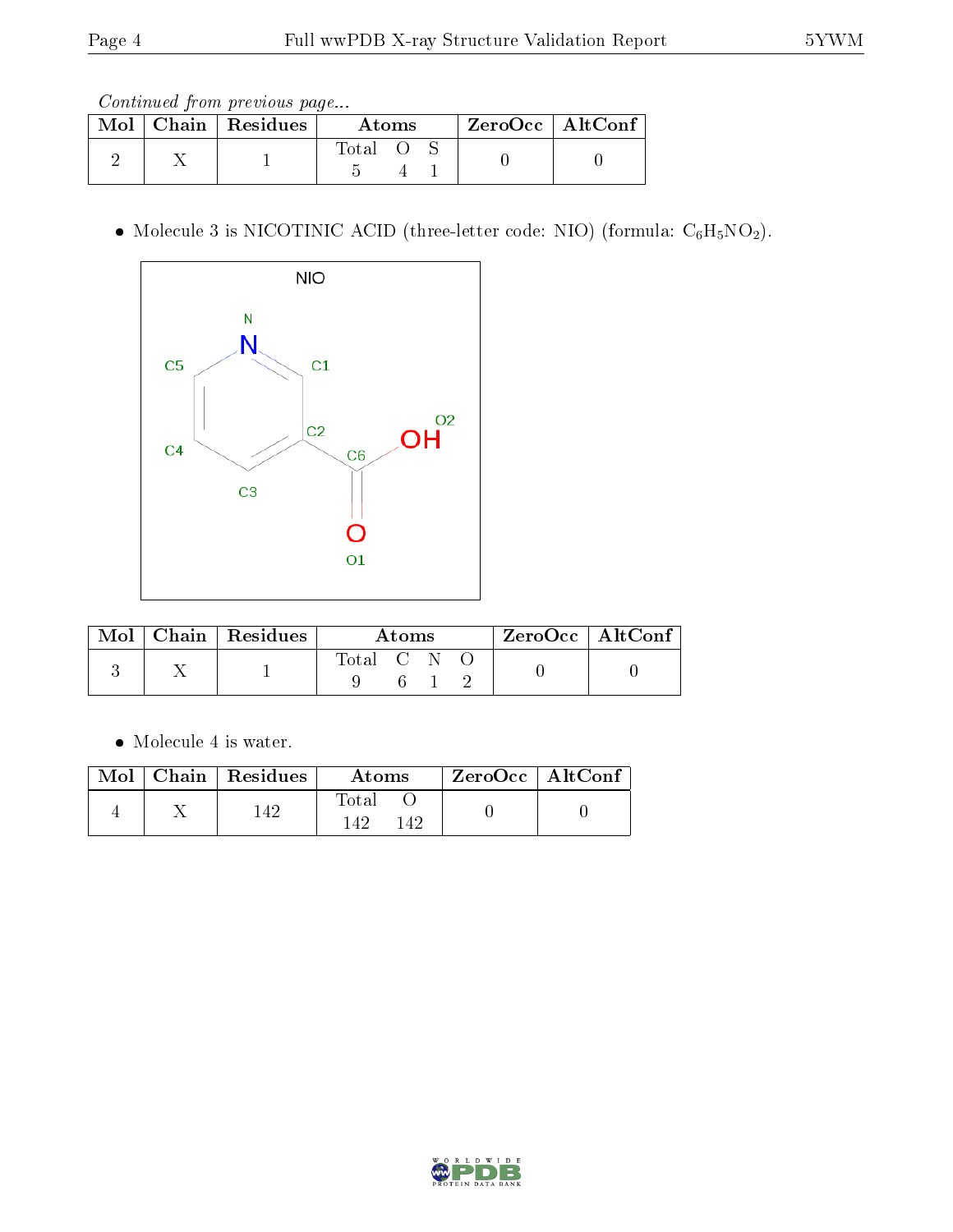# 3 Residue-property plots  $(i)$

These plots are drawn for all protein, RNA and DNA chains in the entry. The first graphic for a chain summarises the proportions of the various outlier classes displayed in the second graphic. The second graphic shows the sequence view annotated by issues in geometry and electron density. Residues are color-coded according to the number of geometric quality criteria for which they contain at least one outlier: green  $= 0$ , yellow  $= 1$ , orange  $= 2$  and red  $= 3$  or more. A red dot above a residue indicates a poor fit to the electron density (RSRZ  $> 2$ ). Stretches of 2 or more consecutive residues without any outlier are shown as a green connector. Residues present in the sample, but not in the model, are shown in grey.



• Molecule 1: Casein kinase II subunit alpha'

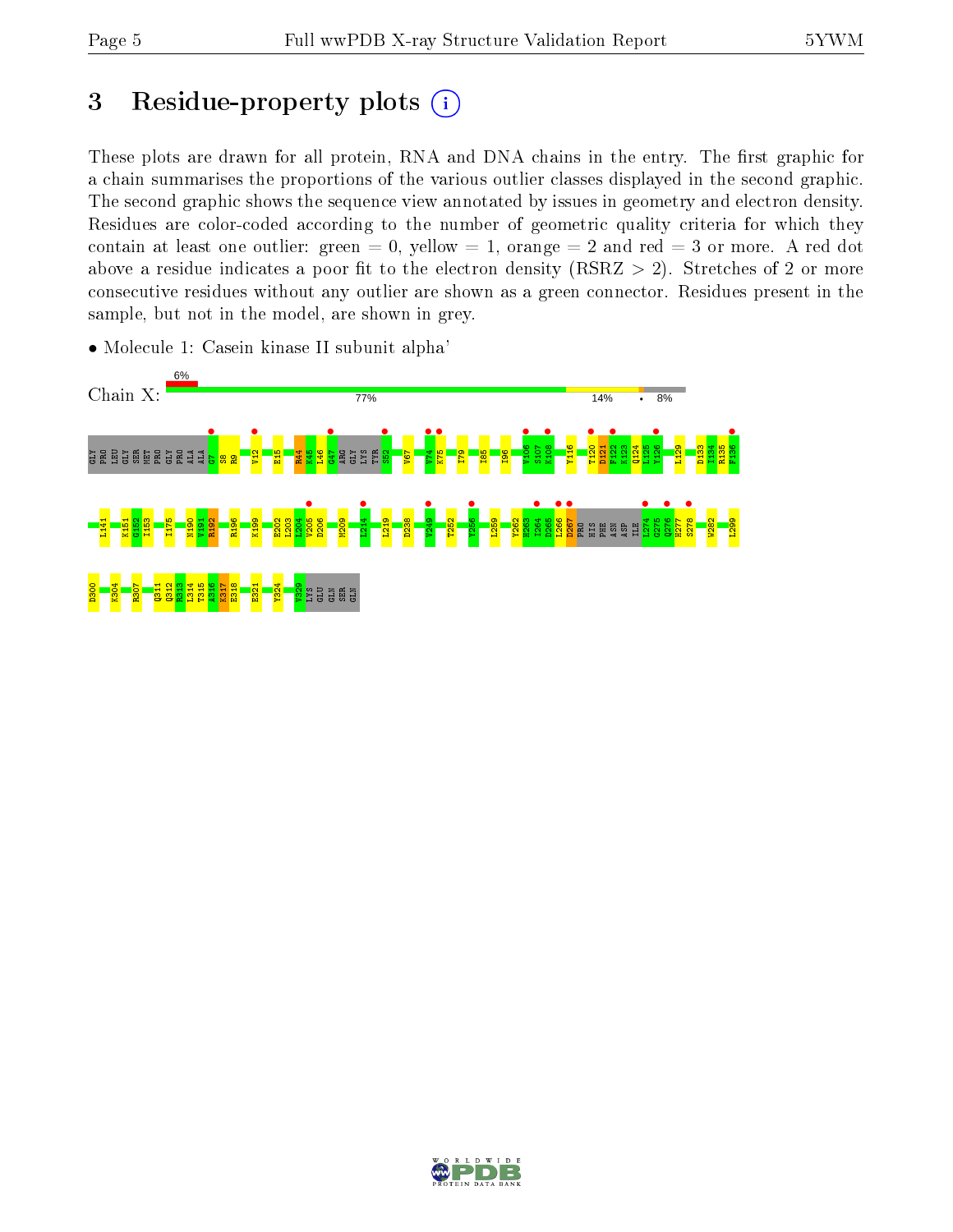# 4 Data and refinement statistics  $(i)$

| Property                                                         | Value                                                  | Source     |
|------------------------------------------------------------------|--------------------------------------------------------|------------|
| Space group                                                      | P 21 21 2                                              | Depositor  |
| Cell constants                                                   | $67.29\text{\AA}$ $101.02\text{\AA}$ $45.76\text{\AA}$ | Depositor  |
| a, b, c, $\alpha$ , $\beta$ , $\gamma$                           | $90.00^{\circ}$<br>$90.00^{\circ}$<br>$90.00^{\circ}$  |            |
| Resolution $(A)$                                                 | $45.76 - 1.94$                                         | Depositor  |
|                                                                  | $45.76 = 1.94$                                         | <b>EDS</b> |
| $\%$ Data completeness                                           | 99.8 (45.76-1.94)                                      | Depositor  |
| (in resolution range)                                            | 95.0 (45.76-1.94)                                      | <b>EDS</b> |
| $R_{merge}$                                                      | 0.08                                                   | Depositor  |
| $\mathrm{R}_{sym}$                                               | (Not available)                                        | Depositor  |
| $\langle I/\sigma(I) \rangle^{-1}$                               | $0.31$ (at 1.94Å)                                      | Xtriage    |
| Refinement program                                               | PHENIX 1.9 1692                                        | Depositor  |
|                                                                  | 0.191<br>0.243                                         | Depositor  |
| $R, R_{free}$                                                    | 0.197,<br>0.246                                        | DCC        |
| $R_{free}$ test set                                              | $2000$ reflections $(8.40\%)$                          | wwPDB-VP   |
| Wilson B-factor $(A^2)$                                          | 30.2                                                   | Xtriage    |
| Anisotropy                                                       | 0.094                                                  | Xtriage    |
| Bulk solvent $k_{sol}(\text{e}/\text{A}^3), B_{sol}(\text{A}^2)$ | $0.36$ , $50.5$                                        | <b>EDS</b> |
| L-test for $\mathrm{twinning}^2$                                 | $< L >$ = 0.47, $< L2 >$ = 0.30                        | Xtriage    |
| Estimated twinning fraction                                      | No twinning to report.                                 | Xtriage    |
| $F_o, F_c$ correlation                                           | 0.94                                                   | <b>EDS</b> |
| Total number of atoms                                            | 2799                                                   | wwPDB-VP   |
| Average B, all atoms $(A^2)$                                     | 35.0                                                   | wwPDB-VP   |

Xtriage's analysis on translational NCS is as follows: The largest off-origin peak in the Patterson function is  $5.49\%$  of the height of the origin peak. No significant pseudotranslation is detected.

<sup>&</sup>lt;sup>2</sup>Theoretical values of  $\langle |L| \rangle$ ,  $\langle L^2 \rangle$  for acentric reflections are 0.5, 0.333 respectively for untwinned datasets, and 0.375, 0.2 for perfectly twinned datasets.



<span id="page-5-1"></span><span id="page-5-0"></span><sup>1</sup> Intensities estimated from amplitudes.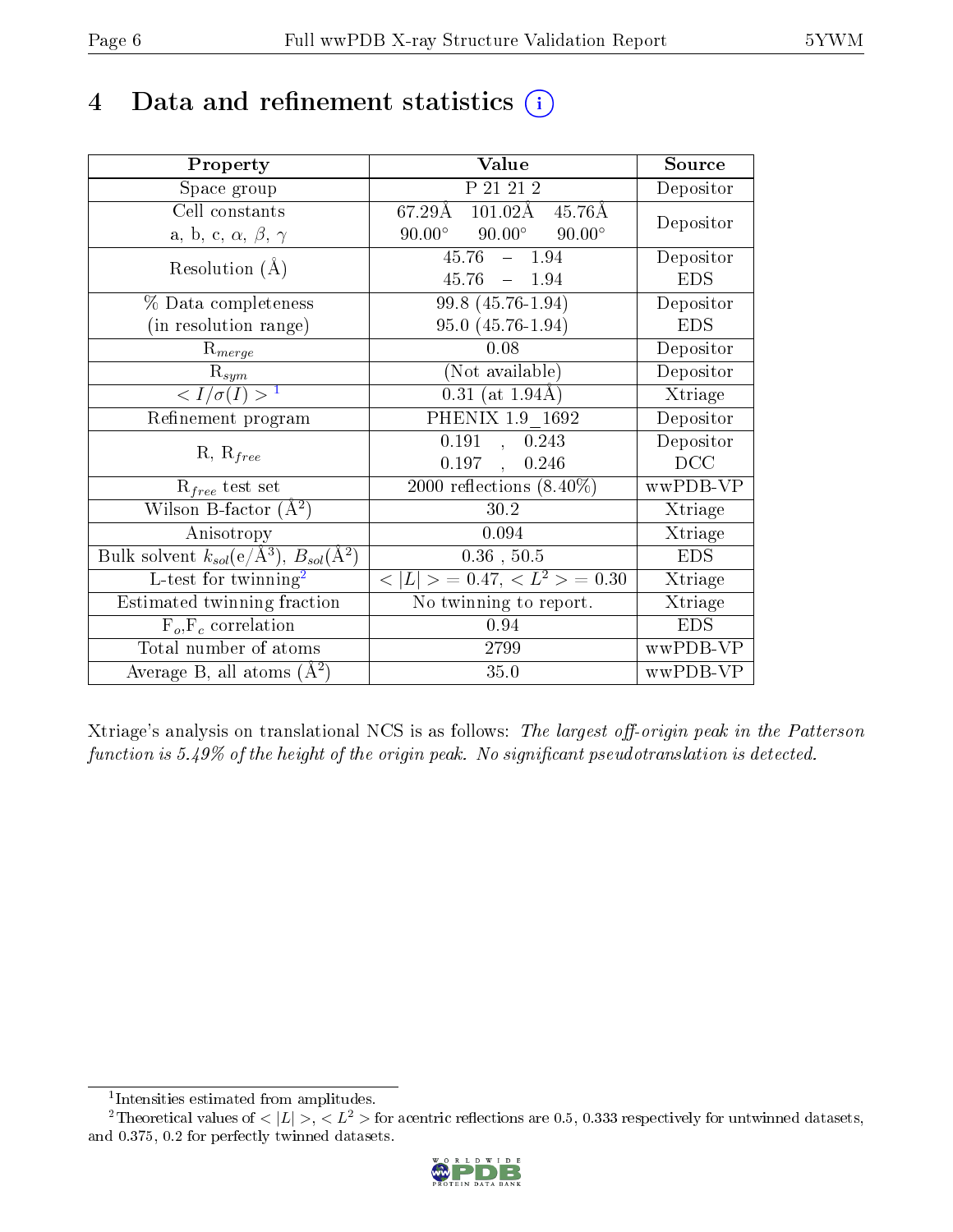# 5 Model quality  $(i)$

## 5.1 Standard geometry  $\overline{()}$

Bond lengths and bond angles in the following residue types are not validated in this section: SO4, NIO

The Z score for a bond length (or angle) is the number of standard deviations the observed value is removed from the expected value. A bond length (or angle) with  $|Z| > 5$  is considered an outlier worth inspection. RMSZ is the root-mean-square of all Z scores of the bond lengths (or angles).

| $Mol$   Chain |      | Bond lengths                    | Bond angles |        |  |
|---------------|------|---------------------------------|-------------|--------|--|
|               |      | RMSZ $ #Z  > 5$ RMSZ $ #Z  > 5$ |             |        |  |
|               | 0.42 | 0/2703                          | 0.55        | 0/3647 |  |

There are no bond length outliers.

There are no bond angle outliers.

There are no chirality outliers.

There are no planarity outliers.

### 5.2 Too-close contacts  $(i)$

In the following table, the Non-H and H(model) columns list the number of non-hydrogen atoms and hydrogen atoms in the chain respectively. The H(added) column lists the number of hydrogen atoms added and optimized by MolProbity. The Clashes column lists the number of clashes within the asymmetric unit, whereas Symm-Clashes lists symmetry related clashes.

|  |      |      | Mol   Chain   Non-H   H(model)   H(added)   Clashes   Symm-Clashes |
|--|------|------|--------------------------------------------------------------------|
|  | 2638 | 2617 |                                                                    |
|  |      |      |                                                                    |
|  |      |      |                                                                    |
|  | 142  |      |                                                                    |
|  | 2799 | 9691 |                                                                    |

The all-atom clashscore is defined as the number of clashes found per 1000 atoms (including hydrogen atoms). The all-atom clashscore for this structure is 7.

All (37) close contacts within the same asymmetric unit are listed below, sorted by their clash magnitude.

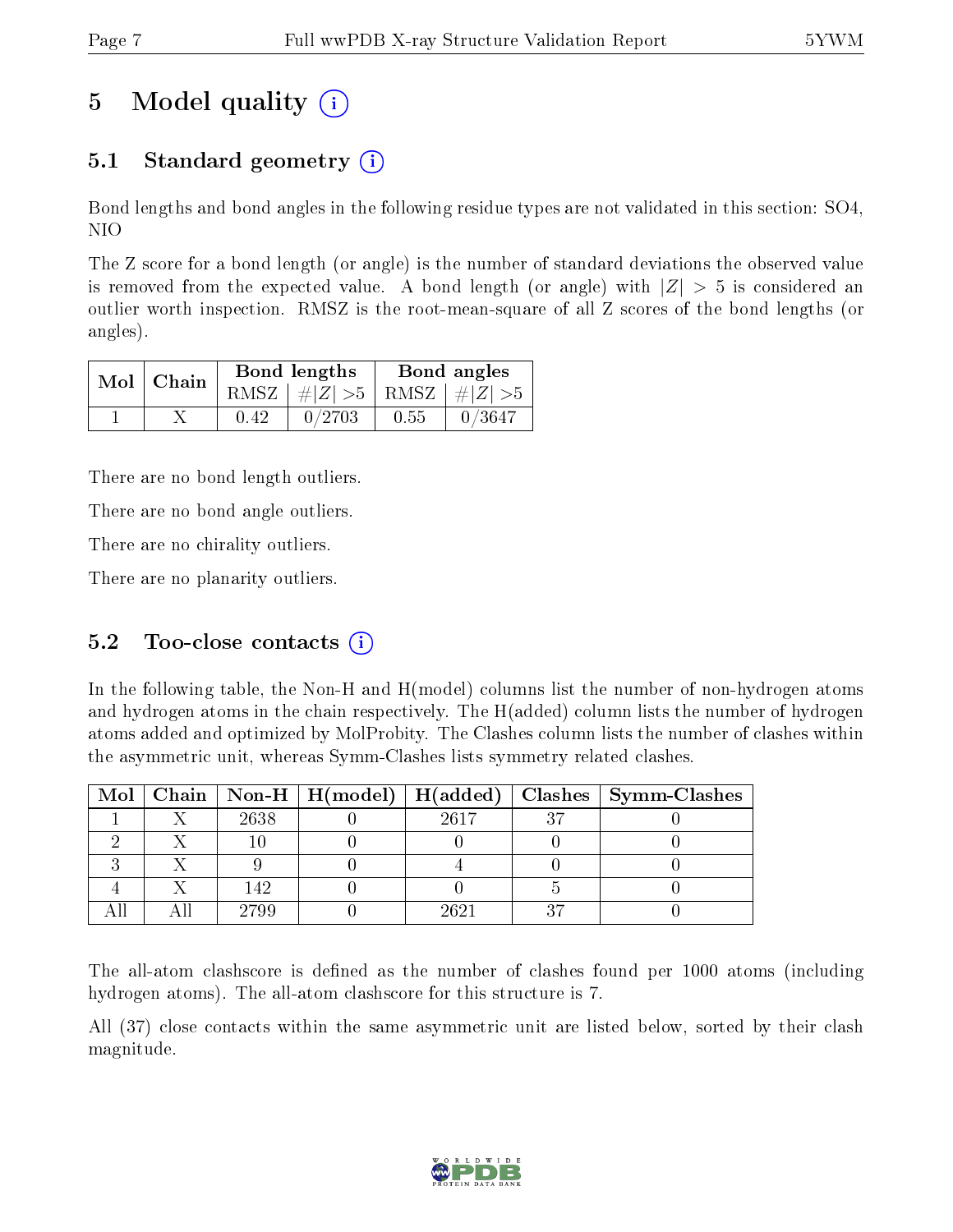| Atom-1              | Atom-2             | Interatomic    | Clash         |
|---------------------|--------------------|----------------|---------------|
|                     |                    | distance $(A)$ | overlap $(A)$ |
| 1:X:300:ASP:OD1     | 1:X:304:LYS:HE2    | 1.63           | 0.96          |
| 1:X:300:ASP:OD1     | 1:X:304:LYS:CE     | 2.25           | 0.85          |
| 1: X:8: SER:H       | 1:X:209:MET:HE1    | 1.44           | 0.82          |
| 1:X:259:LEU:HD13    | 1:X:266:LEU:HB2    | 1.64           | 0.80          |
| 1: X: 9: ARG: NH2   | 1:X:15:GLU:OE2     | 2.25           | 0.69          |
| 1:X:75:LYS:O        | 1:X:79:ILE:HD12    | 1.97           | 0.64          |
| 1:X:44:ARG:NH1      | 4:X:507:HOH:O      | 2.33           | 0.61          |
| 1:X:120:THR:O       | 1:X:121:ASP:HB3    | 2.01           | 0.59          |
| 1:X:85:ILE:HG23     | 1:X:153:ILE:HD13   | 1.86           | 0.58          |
| 1:X:190:ASN:ND2     | 4:X:506:HOH:O      | 2.33           | 0.53          |
| 1: X:96: ILE: HB    | 1:X:175:ILE:HG22   | 1.90           | 0.52          |
| 1:X:192:ARG:HD2     | 1:X:199:LYS:HZ3    | 1.74           | $0.52\,$      |
| 1:X:307:ARG:NE      | 4:X:510:HOH:O      | 2.43           | 0.51          |
| 1:X:311:GLN:HG2     | 4:X:590:HOH:O      | 2.10           | 0.49          |
| 1:X:206:ASP:OD1     | 1:X:206:ASP:O      | 2.31           | 0.49          |
| 1:X:307:ARG:HD3     | 1: X:312: GLN:OE1  | 2.13           | 0.49          |
| 1:X:252:THR:CG2     | 1:X:277:HIS:HDI    | 2.27           | 0.48          |
| 1:X:67:VAL:HG23     | 1:X:116:TYR:HA     | 1.96           | 0.48          |
| 1:X:192:ARG:CD      | 1:X:199:LYS:HZ3    | 2.28           | 0.47          |
| 1:X:282:TRP:HB3     | 1:X:299:LEU:HD22   | 1.96           | 0.47          |
| 1:X:300:ASP:OD2     | 1:X:304:LYS:HE3    | 2.14           | 0.47          |
| 1:X:317:LYS:HE3     | 1:X:317:LYS:HB3    | 1.54           | 0.46          |
| 1:X:129:LEU:HD22    | 1:X:133:ASP:HB3    | 1.98           | 0.44          |
| 1:X:196:ARG:HD2     | 1:X:238:ASP:C      | 2.39           | 0.43          |
| 1: X:300:ASP:CG     | 1:X:304:LYS:CE     | 2.87           | 0.43          |
| 1:X:202:GLU:HG2     | 1:X:203:LEU:HD12   | 2.00           | 0.42          |
| 1:X:317:LYS:HZ3     | 1: X:318: GLU: HG3 | 1.83           | 0.42          |
| 1:X:304:LYS:HB3     | 1:X:314:LEU:HG     | 2.02           | 0.41          |
| 1:X:135:ARG:HG2     | 1:X:324:TYR:CZ     | 2.54           | 0.41          |
| 1:X:141:LEU:HD23    | 1:X:219:LEU:HD12   | 2.03           | 0.41          |
| 1:X:151:LYS:NZ      | 4:X:518:HOH:O      | 2.53           | 0.41          |
| 1: X: 202: GLU: HG2 | 1:X:203:LEU:N      | 2.36           | 0.41          |
| 1:X:205:VAL:HG11    | 1:X:259:LEU:HD21   | 2.01           | 0.41          |
| 1:X:12:VAL:CG1      | 1:X:315:THR:HG21   | 2.51           | 0.41          |
| 1:X:192:ARG:HH11    | 1:X:199:LYS:NZ     | 2.19           | 0.41          |
| $1: X:266:$ LEU:HG  | 1:X:267:ASP:N      | 2.36           | 0.40          |
| 1:X:12:VAL:HG11     | 1:X:317:LYS:HZ1    | 1.86           | 0.40          |

There are no symmetry-related clashes.

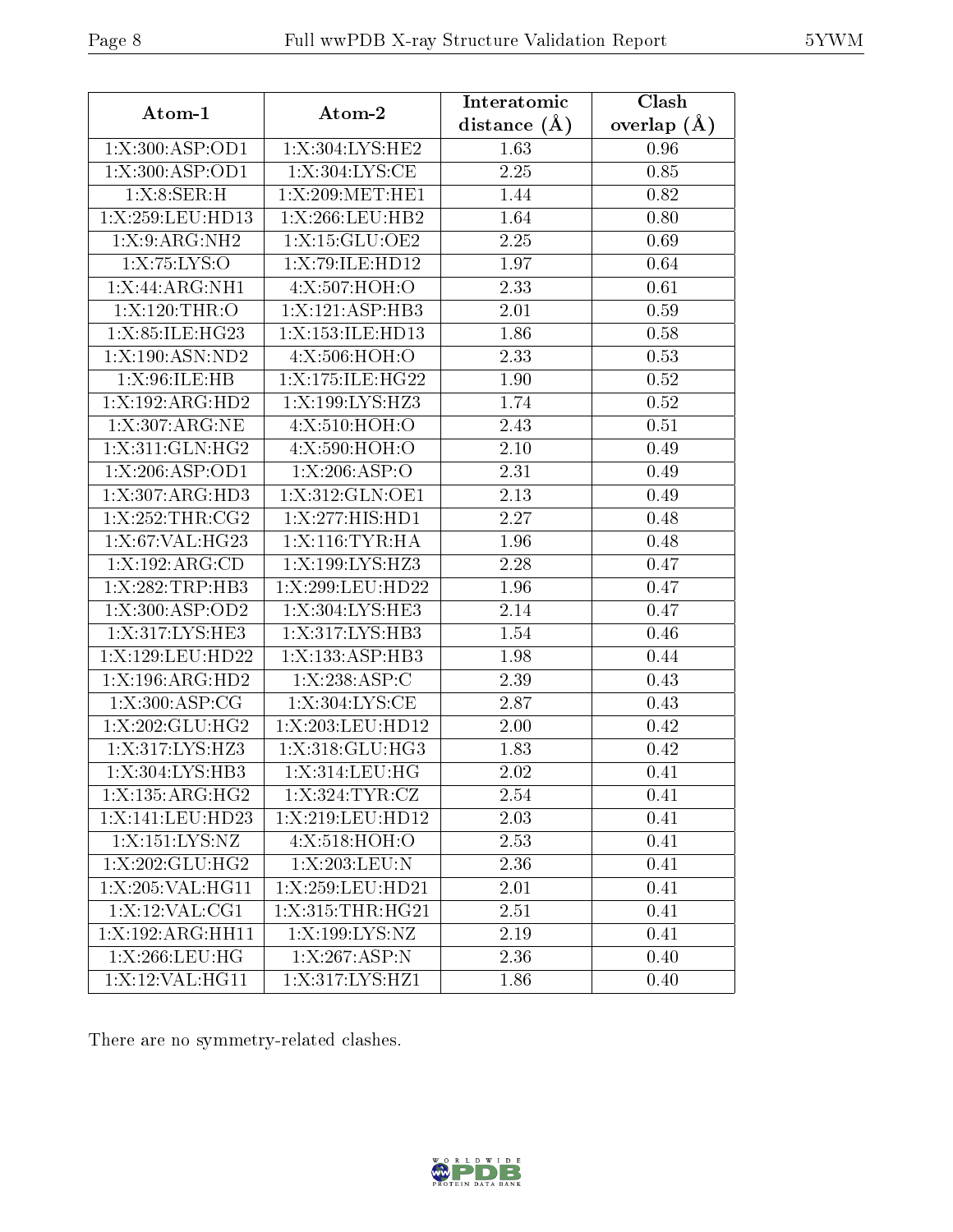### 5.3 Torsion angles (i)

#### 5.3.1 Protein backbone  $(i)$

In the following table, the Percentiles column shows the percent Ramachandran outliers of the chain as a percentile score with respect to all X-ray entries followed by that with respect to entries of similar resolution.

The Analysed column shows the number of residues for which the backbone conformation was analysed, and the total number of residues.

| Mol   Chain | Analysed                                           |  | $\mid$ Favoured $\mid$ Allowed $\mid$ Outliers $\mid$ Percentiles |
|-------------|----------------------------------------------------|--|-------------------------------------------------------------------|
|             | $307/339$ (91\%)   292 (95\%)   12 (4\%)   3 (1\%) |  | $\boxed{15}$ 6                                                    |

All (3) Ramachandran outliers are listed below:

| Mol | Chain | Res | Type |
|-----|-------|-----|------|
|     |       | 121 |      |
|     |       | 262 | TYR  |
|     |       | 278 |      |

#### $5.3.2$  Protein sidechains  $(i)$

In the following table, the Percentiles column shows the percent sidechain outliers of the chain as a percentile score with respect to all X-ray entries followed by that with respect to entries of similar resolution.

The Analysed column shows the number of residues for which the sidechain conformation was analysed, and the total number of residues.

| Mol   Chain | Analysed                                |  | Rotameric   Outliers   Percentiles |  |
|-------------|-----------------------------------------|--|------------------------------------|--|
|             | $286/306 (94\%)$   279 (98\%)   7 (2\%) |  | 36<br>49                           |  |

All (7) residues with a non-rotameric sidechain are listed below:

| Mol | Chain | Res | <b>Type</b> |
|-----|-------|-----|-------------|
|     | Χ     | 44  | $\rm{ARG}$  |
|     | Х     | 46  | LEU         |
|     | Х     | 124 | <b>GLN</b>  |
|     | X     | 192 | ARG         |
|     | X     | 267 | ASP         |
|     | Х     | 317 | <b>LYS</b>  |
|     | Y     | 321 | GLU         |

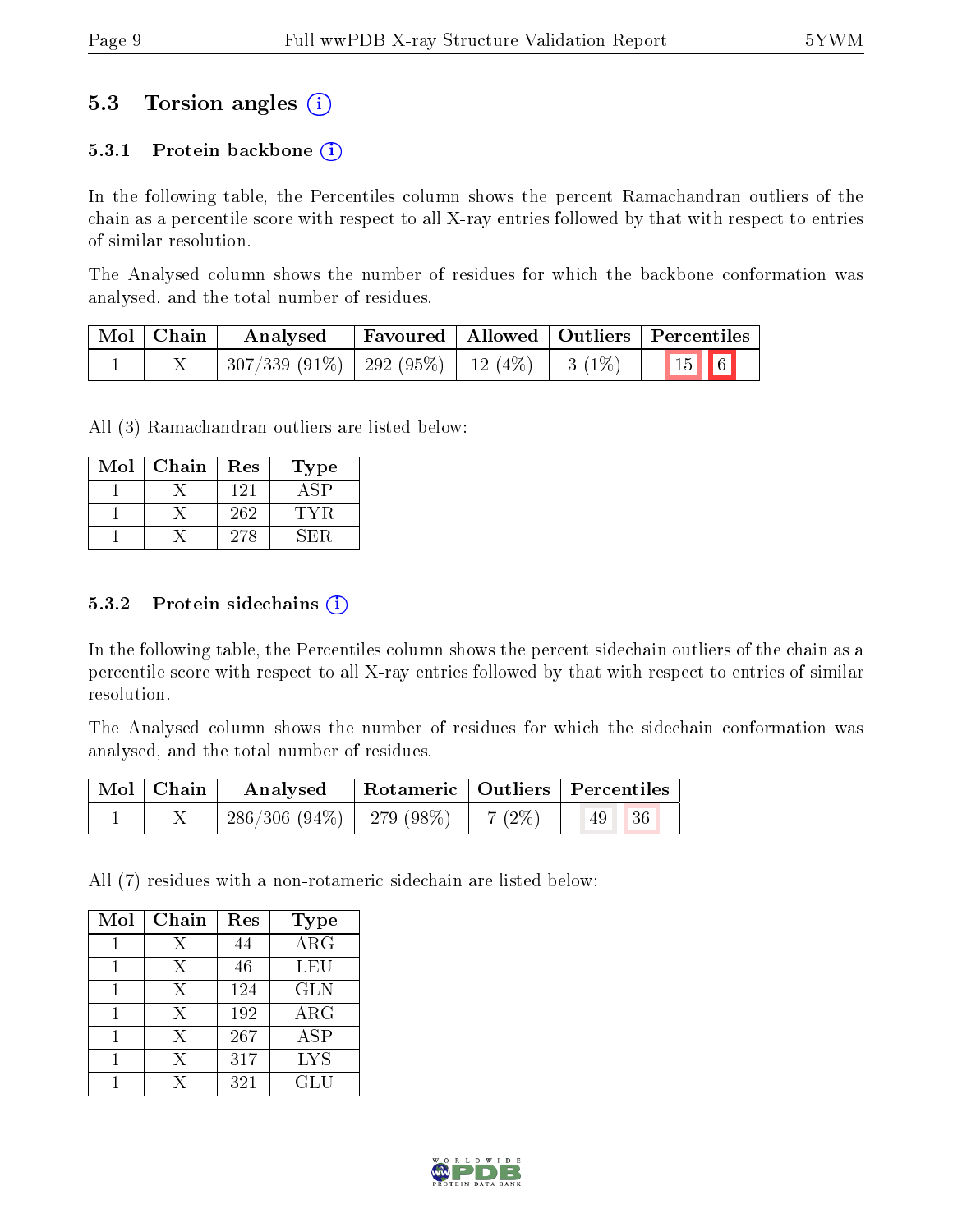Some sidechains can be flipped to improve hydrogen bonding and reduce clashes. There are no such sidechains identified.

#### 5.3.3 RNA  $(i)$

There are no RNA molecules in this entry.

### 5.4 Non-standard residues in protein, DNA, RNA chains  $(i)$

There are no non-standard protein/DNA/RNA residues in this entry.

#### 5.5 Carbohydrates  $(i)$

There are no carbohydrates in this entry.

### 5.6 Ligand geometry  $(i)$

3 ligands are modelled in this entry.

In the following table, the Counts columns list the number of bonds (or angles) for which Mogul statistics could be retrieved, the number of bonds (or angles) that are observed in the model and the number of bonds (or angles) that are dened in the Chemical Component Dictionary. The Link column lists molecule types, if any, to which the group is linked. The Z score for a bond length (or angle) is the number of standard deviations the observed value is removed from the expected value. A bond length (or angle) with  $|Z| > 2$  is considered an outlier worth inspection. RMSZ is the root-mean-square of all Z scores of the bond lengths (or angles).

| Mol                 |                                 |  | $\vert$ Res | Link                     | Bond lengths |                  |        | Bond angles |      |  |
|---------------------|---------------------------------|--|-------------|--------------------------|--------------|------------------|--------|-------------|------|--|
|                     | $\mid$ Type $\mid$ Chain $\mid$ |  |             | Counts                   | RMSZ         | # $ Z  > 2^{-1}$ | Counts | RMSZ        | H  Z |  |
| - 69                | SO4                             |  | 401         | $\overline{\phantom{a}}$ | 4.4.4        | 0.13             |        | 6.6.6       | 0.15 |  |
| $\mathbf{Q}$<br>- 1 | NΙO                             |  | 403         | $\overline{\phantom{a}}$ | 7.9.9        | 3.21             |        | 8,11,11     | 0.95 |  |
| ച                   | SO <sub>4</sub>                 |  | 402         | $\overline{\phantom{a}}$ | 4.4.4        | 0.14             |        | 6.6.6       | 0.09 |  |

In the following table, the Chirals column lists the number of chiral outliers, the number of chiral centers analysed, the number of these observed in the model and the number defined in the Chemical Component Dictionary. Similar counts are reported in the Torsion and Rings columns. '-' means no outliers of that kind were identified.

|      |     |  | Mol   Type   Chain   Res   Link   Chirals   Torsions   Rings |  |
|------|-----|--|--------------------------------------------------------------|--|
| NIO. | 403 |  | $0/0/4/4$ $0/1/1/1$                                          |  |

All (1) bond length outliers are listed below:

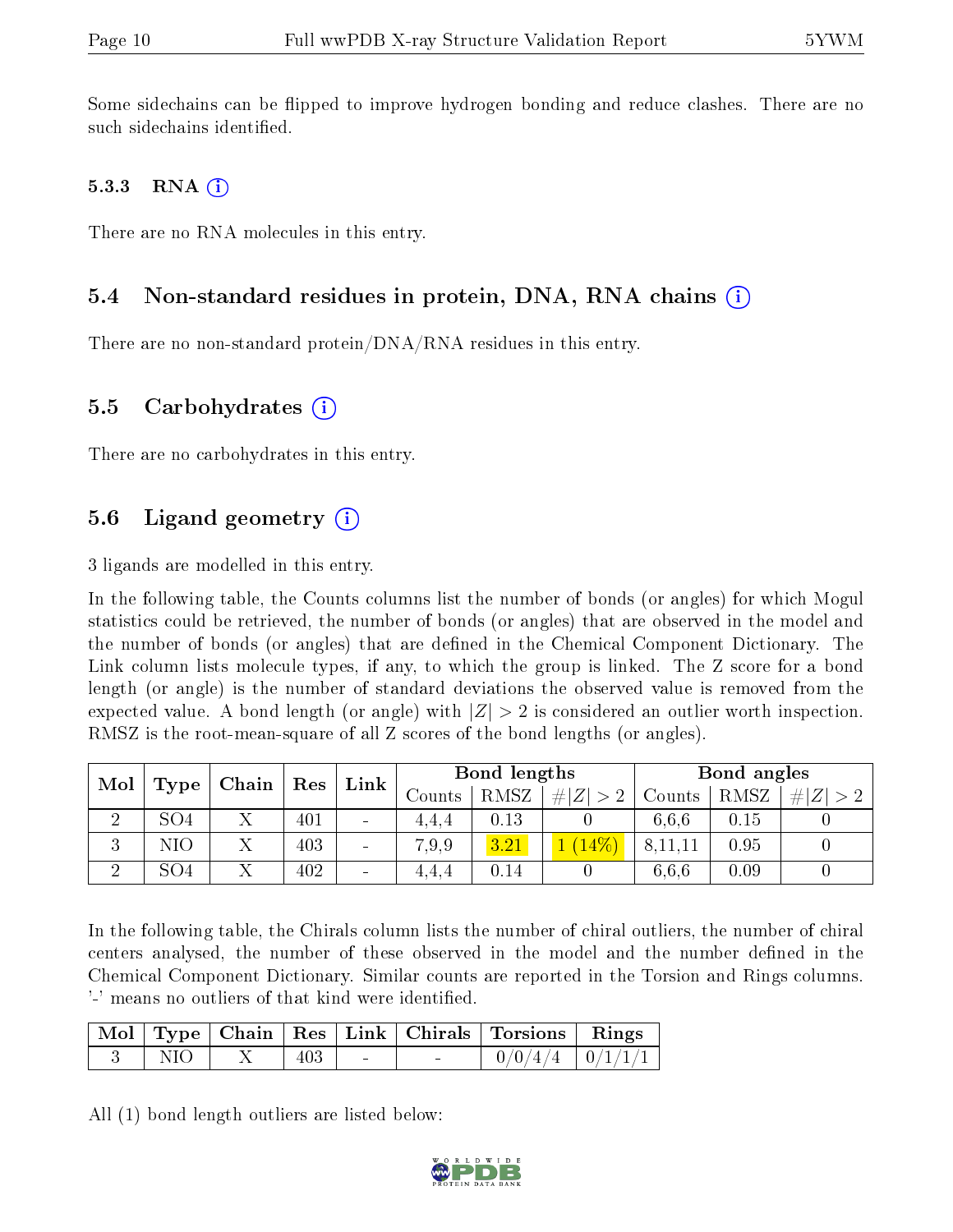|  |     |                                        | $\mid$ Mol $\mid$ Chain $\mid$ Res $\mid$ Type $\mid$ Atoms $\mid$ Z $\mid$ Observed(A) $\mid$ Ideal(A) $\mid$ |  |
|--|-----|----------------------------------------|----------------------------------------------------------------------------------------------------------------|--|
|  | 403 | $\vert$ NIO $\vert$ C2-C6 $\vert$ 8.04 | 1.55                                                                                                           |  |

There are no bond angle outliers.

There are no chirality outliers.

There are no torsion outliers.

There are no ring outliers.

No monomer is involved in short contacts.

### 5.7 [O](https://www.wwpdb.org/validation/2017/XrayValidationReportHelp#nonstandard_residues_and_ligands)ther polymers  $(i)$

There are no such residues in this entry.

### 5.8 Polymer linkage issues (i)

There are no chain breaks in this entry.

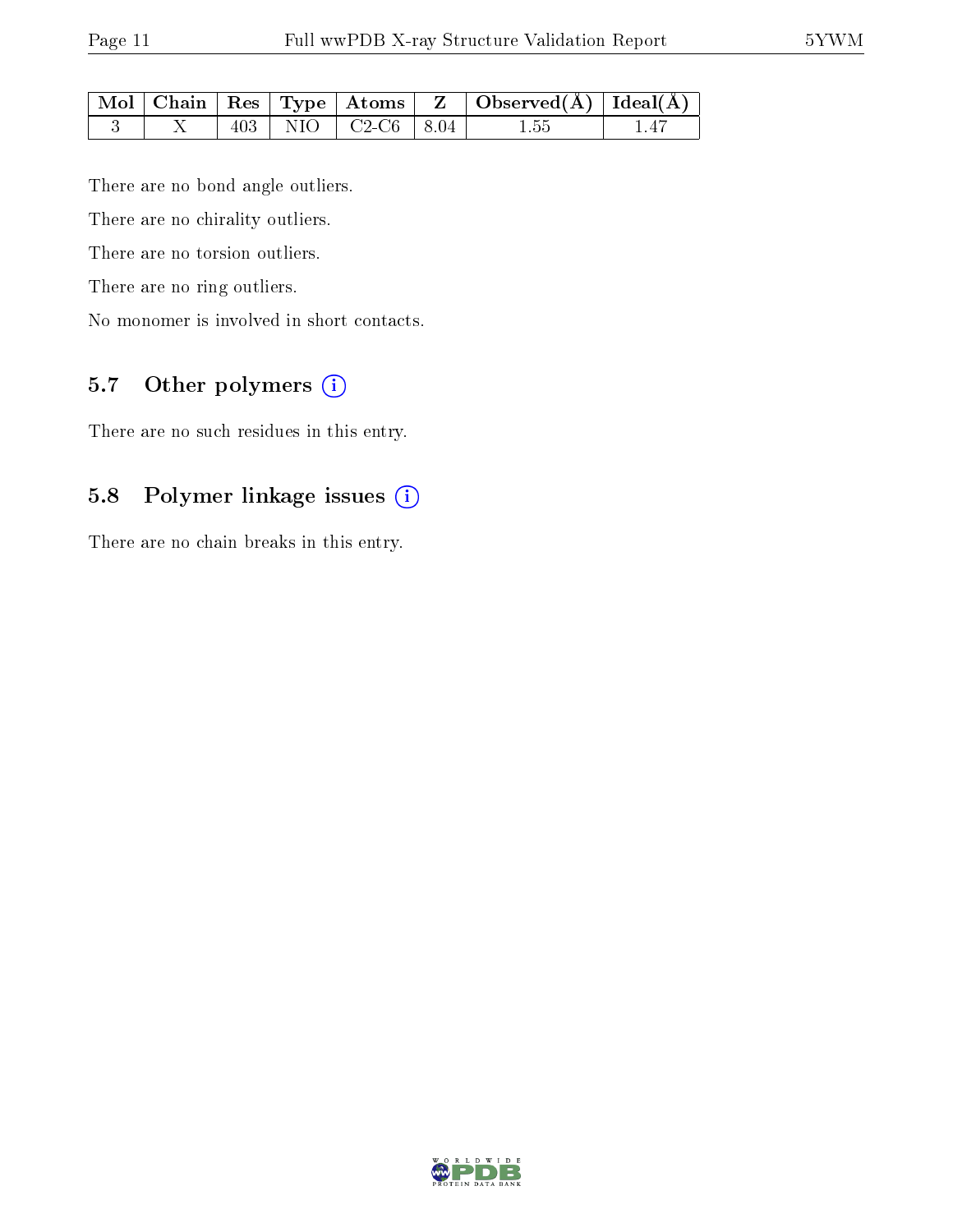## 6 Fit of model and data  $(i)$

## 6.1 Protein, DNA and RNA chains  $(i)$

In the following table, the column labelled  $#RSRZ> 2'$  contains the number (and percentage) of RSRZ outliers, followed by percent RSRZ outliers for the chain as percentile scores relative to all X-ray entries and entries of similar resolution. The OWAB column contains the minimum, median,  $95<sup>th</sup>$  percentile and maximum values of the occupancy-weighted average B-factor per residue. The column labelled ' $Q< 0.9$ ' lists the number of (and percentage) of residues with an average occupancy less than 0.9.

| Mol   Chain | Analysed       | $<$ RSRZ $>$ | $\rm \#RSRZ{>}2$                    | $\mid$ OWAB(Å <sup>2</sup> ) $\mid$ Q<0.9 |  |
|-------------|----------------|--------------|-------------------------------------|-------------------------------------------|--|
|             | 313/339 (92\%) | 0.76         | 22 (7\%)   16   22   21, 33, 52, 80 |                                           |  |

All (22) RSRZ outliers are listed below:

| Mol            | Chain                   | Res            | Type                    | <b>RSRZ</b>      |
|----------------|-------------------------|----------------|-------------------------|------------------|
| $\mathbf{1}$   | $\overline{\mathrm{X}}$ | 74             | <b>VAL</b>              | 5.2              |
| $\overline{1}$ | $\overline{\mathrm{X}}$ | 264            | ILE                     | 4.6              |
| $\overline{1}$ | $\overline{\mathrm{X}}$ | 122            | PHE                     | 4.5              |
| $\overline{1}$ | $\overline{\mathrm{X}}$ | 276            | <b>GLN</b>              | 4.1              |
| $\overline{1}$ | $\overline{\mathrm{X}}$ | $52\,$         | $\overline{\text{SER}}$ | $\overline{3.8}$ |
| $\mathbf{1}$   | $\overline{\mathrm{X}}$ | 126            | <b>TYR</b>              | $3.6\,$          |
| $\overline{1}$ | $\overline{\mathrm{X}}$ | 266            | <b>LEU</b>              | 2.8              |
| $\mathbf{1}$   | $\overline{\mathrm{X}}$ | 274            | <b>LEU</b>              | 2.8              |
| $\mathbf{1}$   | $\overline{\mathrm{X}}$ | 256            | <b>TYR</b>              | 2.6              |
| $\overline{1}$ | $\overline{\mathrm{X}}$ | 267            | $\overline{\text{ASP}}$ | 2.4              |
| $\overline{1}$ | $\overline{\mathrm{X}}$ | 249            | <b>VAL</b>              | $2.\overline{4}$ |
| $\overline{1}$ | $\overline{\mathrm{X}}$ | 47             | <b>GLY</b>              | 2.3              |
| $\mathbf{1}$   | $\overline{\mathrm{X}}$ | $\overline{7}$ | $\overline{\text{GLY}}$ | $\overline{2.3}$ |
| $\mathbf{1}$   | $\overline{\mathrm{X}}$ | 12             | <b>VAL</b>              | 2.3              |
| $\overline{1}$ | $\overline{\mathrm{X}}$ | 120            | THR                     | 2.2              |
| $\overline{1}$ | $\overline{\mathrm{X}}$ | 108            | <b>LYS</b>              | $\overline{2.2}$ |
| $\overline{1}$ | $\overline{\mathrm{X}}$ | 205            | VAL                     | 2.2              |
| $\overline{1}$ | $\overline{\mathrm{X}}$ | 278            | <b>SER</b>              | 2.2              |
| $\mathbf{1}$   | $\overline{\mathrm{X}}$ | 214            | LEU                     | 2.1              |
| $\overline{1}$ | $\overline{\mathrm{X}}$ | 106            | VAL                     | 2.0              |
| $\mathbf{1}$   | $\overline{\mathrm{X}}$ | 136            | PHE                     | 2.0              |
| $\mathbf{1}$   | $\overline{\mathrm{X}}$ | 75             | <b>LYS</b>              | 2.0              |

### 6.2 Non-standard residues in protein, DNA, RNA chains  $(i)$

There are no non-standard protein/DNA/RNA residues in this entry.